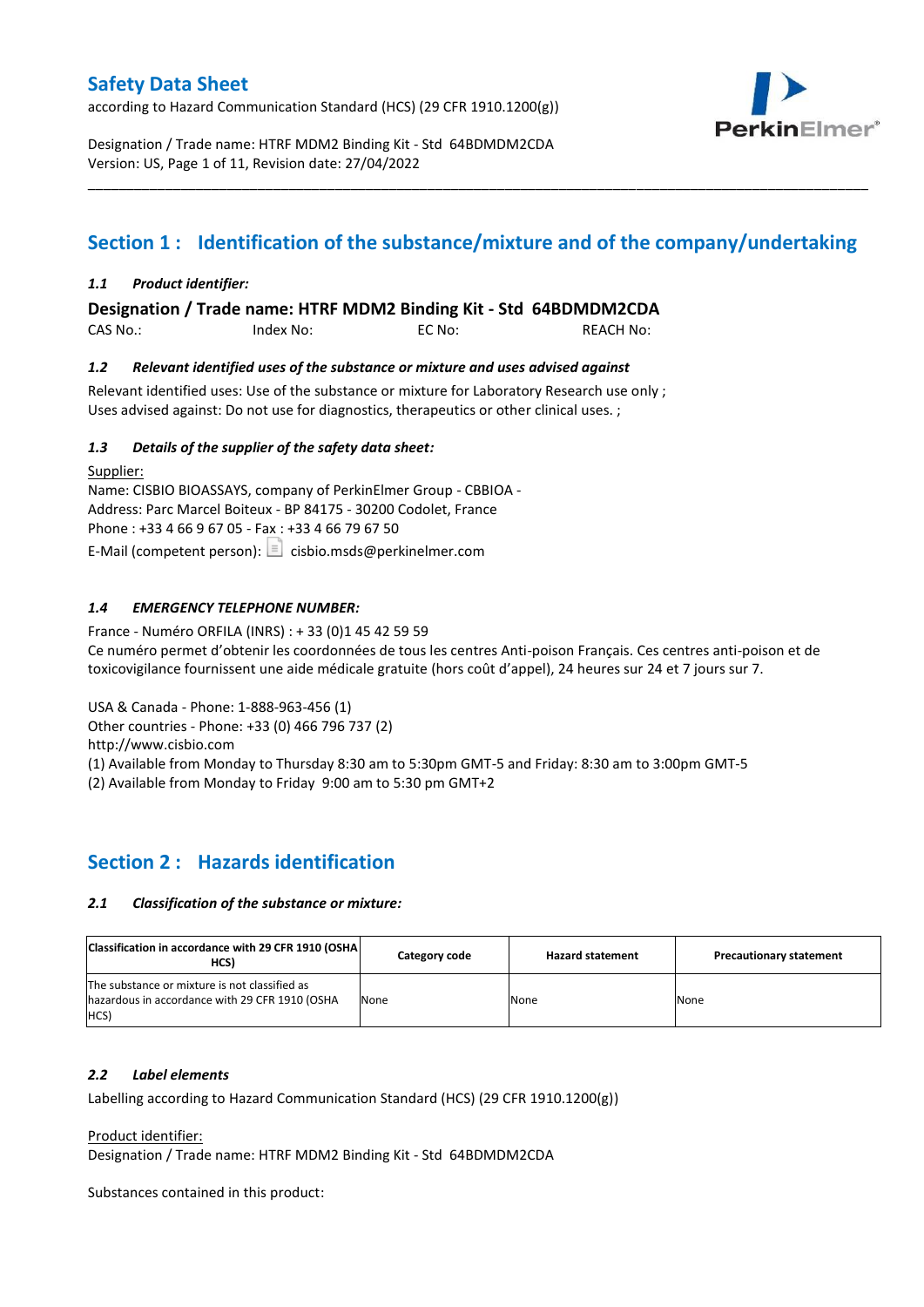according to Hazard Communication Standard (HCS) (29 CFR 1910.1200(g))

Designation / Trade name: HTRF MDM2 Binding Kit - Std 64BDMDM2CDA Version: US, Page 2 of 11, Revision date: 27/04/2022



Hazard pictograms

Signal word:

Hazard and precautionary statements:

#### *2.3 Other hazards*

The mixture does not contain substances classified as 'Substances of Very High Concern' (SVHC) >= 0.1% published by the European CHemicals Agency (ECHA) under article 57 of REACH. The mixture satisfies neither the PBT nor the vPvB criteria for mixtures in accordance with annexe XIII of the REACH regulations EC 1907/2006. ;

\_\_\_\_\_\_\_\_\_\_\_\_\_\_\_\_\_\_\_\_\_\_\_\_\_\_\_\_\_\_\_\_\_\_\_\_\_\_\_\_\_\_\_\_\_\_\_\_\_\_\_\_\_\_\_\_\_\_\_\_\_\_\_\_\_\_\_\_\_\_\_\_\_\_\_\_\_\_\_\_\_\_\_\_\_\_\_\_\_\_\_\_\_\_\_\_\_\_\_\_\_

Adverse human health effects: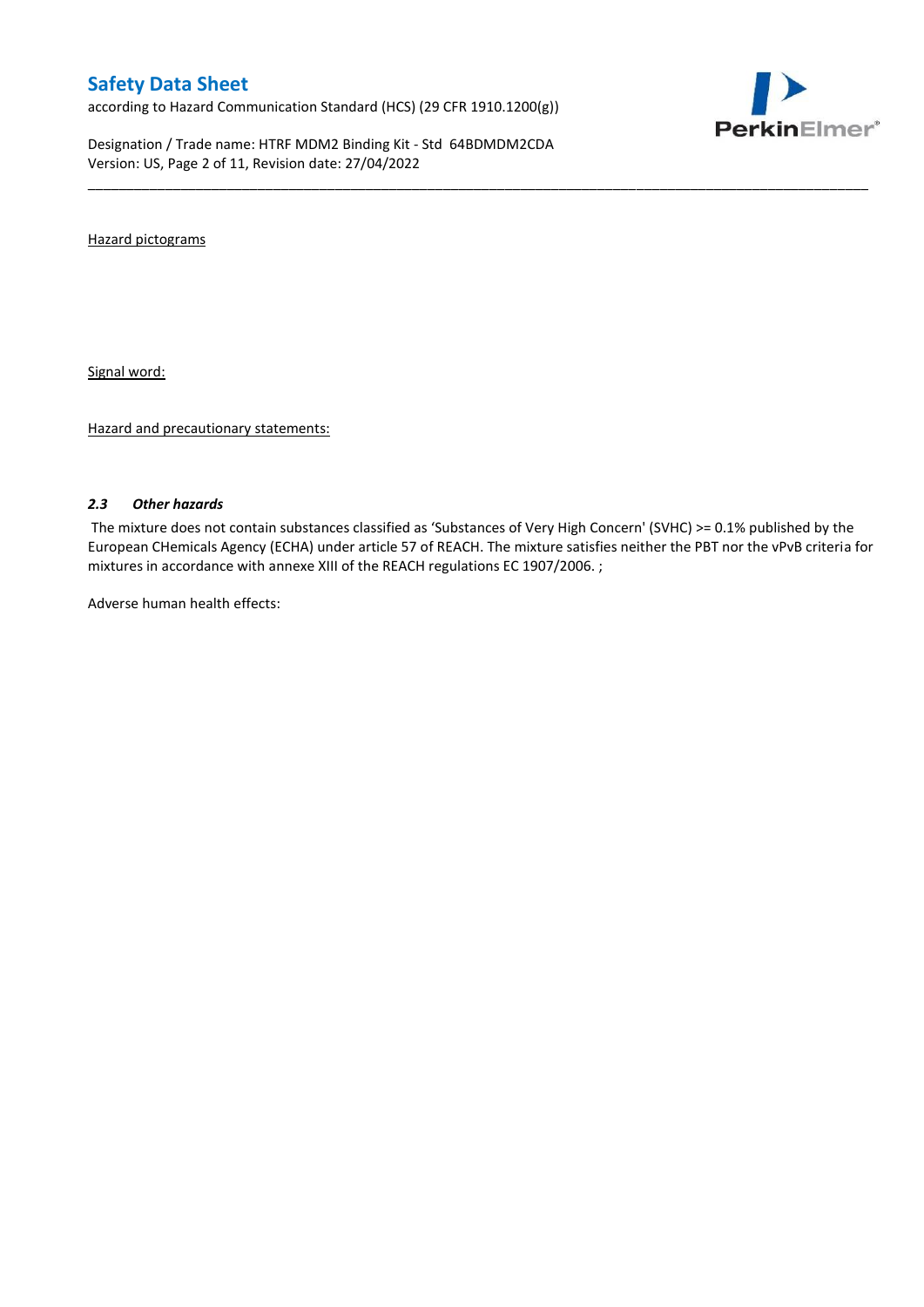according to Hazard Communication Standard (HCS) (29 CFR 1910.1200(g))



Designation / Trade name: HTRF MDM2 Binding Kit - Std 64BDMDM2CDA Version: US, Page 3 of 11, Revision date: 27/04/2022

# **Section 3 : Composition/information on ingredients**

### *3.2 Mixtures*

Hazardous ingredients:

| Substance name                                                              | CAS <sub>n</sub> ° | Index n° | EC n°     | Classification in accordance with 29 CFR   Concentration<br>1910 (OSHA HCS) | (%)     | <b>SCL</b> | M-factor |
|-----------------------------------------------------------------------------|--------------------|----------|-----------|-----------------------------------------------------------------------------|---------|------------|----------|
| $4-(2-$<br>hydroxyethyl)piperazin-7365-45-9<br>1-ylethanesulphonic<br>lacid |                    |          | 230-907-9 |                                                                             | $< 3\%$ |            |          |

\_\_\_\_\_\_\_\_\_\_\_\_\_\_\_\_\_\_\_\_\_\_\_\_\_\_\_\_\_\_\_\_\_\_\_\_\_\_\_\_\_\_\_\_\_\_\_\_\_\_\_\_\_\_\_\_\_\_\_\_\_\_\_\_\_\_\_\_\_\_\_\_\_\_\_\_\_\_\_\_\_\_\_\_\_\_\_\_\_\_\_\_\_\_\_\_\_\_\_\_\_

Additional information:

Full text of H- and EUH-phrases: see SECTION 16.

### **Section 4 : First aid measures**

### *4.1 Description of first aid measures*

**General information**: Do not leave affected person unattended. ;

**Following inhalation**: In case of respiratory tract irritation, consult a physician. ;

**Following skin contact**:After contact with skin, wash immediately with water ;

**Following eye contact**: After contact with the eyes, rinse with water with the eyelids open for a sufficient length of time,

then consult an ophthalmologist immediately. ;

**Following ingestion**: Do NOT induce vomiting. ;

**Self-protection of the first aider**:

### *4.2 Most important symptoms and effects, both acute and delayed*

Symptoms: No known symptoms to date. ; Effects:

### *4.3 Indication of any immediate medical attention and special treatment needed*

Notes for the doctor:

# **Section 5 : Firefighting measures**

### *5.1 Extinguishing media:*

Suitable extinguishing media: This product is not flammable. Use extinguishing agent suitable for type of surrounding fire ;

### *5.2 Special hazards arising from the substance or mixture*

Hazardous combustion products: /

### *5.3 Advice for fire-fighters*

Wear Protective clothing. ; Additional information: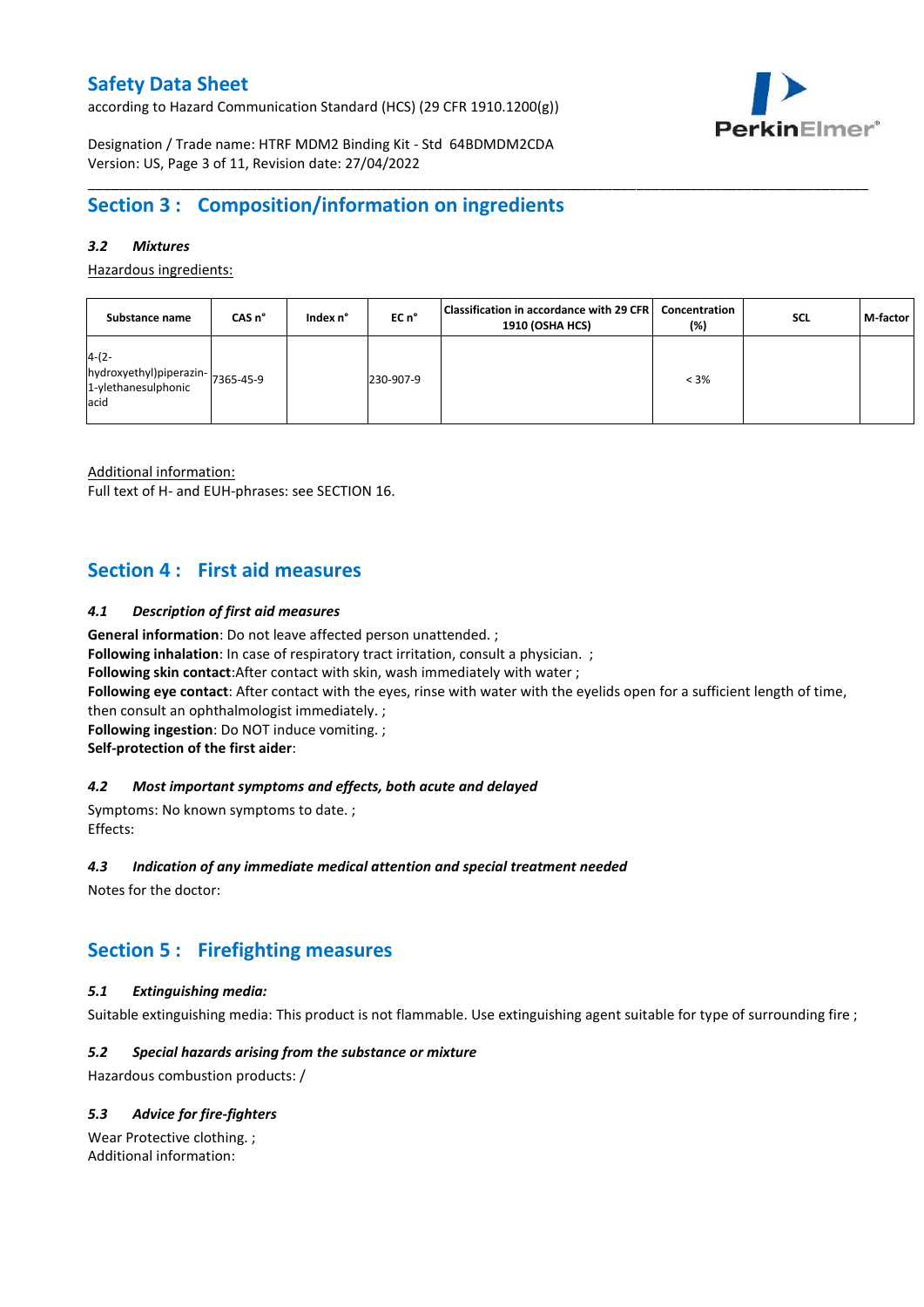according to Hazard Communication Standard (HCS) (29 CFR 1910.1200(g))



Designation / Trade name: HTRF MDM2 Binding Kit - Std 64BDMDM2CDA Version: US, Page 4 of 11, Revision date: 27/04/2022

### **Section 6 : Accidental release measures**

### *6.1 Personal precautions, protective equipment and emergency procedures*

Emergency procedures: Provide adequate ventilation. ;

### *6.2 Environmental precautions*

Do not allow to enter into surface water or drains. ;

### *6.3 Methods and material for containment and cleaning up*

For cleaning up: Suitable material for taking up: Absorbing material, organic ; Other information:

#### *6.4 Reference to other sections*

Additional information:

# **Section 7 : Handling and storage**

### *7.1 Precautions for safe handling*

Protective measures: Advice on safe handling: Avoid contact with skin, eyes and clothes. ; Fire preventions:

Do not eat, drink or smoke in areas where reagents are handled. ; Advice on general occupational hygiene : Handle in accordance with good industrial hygiene and safety practice ;

\_\_\_\_\_\_\_\_\_\_\_\_\_\_\_\_\_\_\_\_\_\_\_\_\_\_\_\_\_\_\_\_\_\_\_\_\_\_\_\_\_\_\_\_\_\_\_\_\_\_\_\_\_\_\_\_\_\_\_\_\_\_\_\_\_\_\_\_\_\_\_\_\_\_\_\_\_\_\_\_\_\_\_\_\_\_\_\_\_\_\_\_\_\_\_\_\_\_\_\_\_

### *7.2 Conditions for safe storage, including any incompatibilities*

Requirements for storage rooms and vessels: Keep container tightly closed. ; Hints on storage assembly: Materials to avoid: Further information on storage conditions:

### *7.3 Specific end uses:*

Recommendations on specific end uses: Observe technical data sheet. ;

# **Section 8 : Exposure controls/personal protection**

#### *8.1 Control parameters*

Preliminary remark:

### 8.1.1 Occupational exposure limits:

OSHA (USA)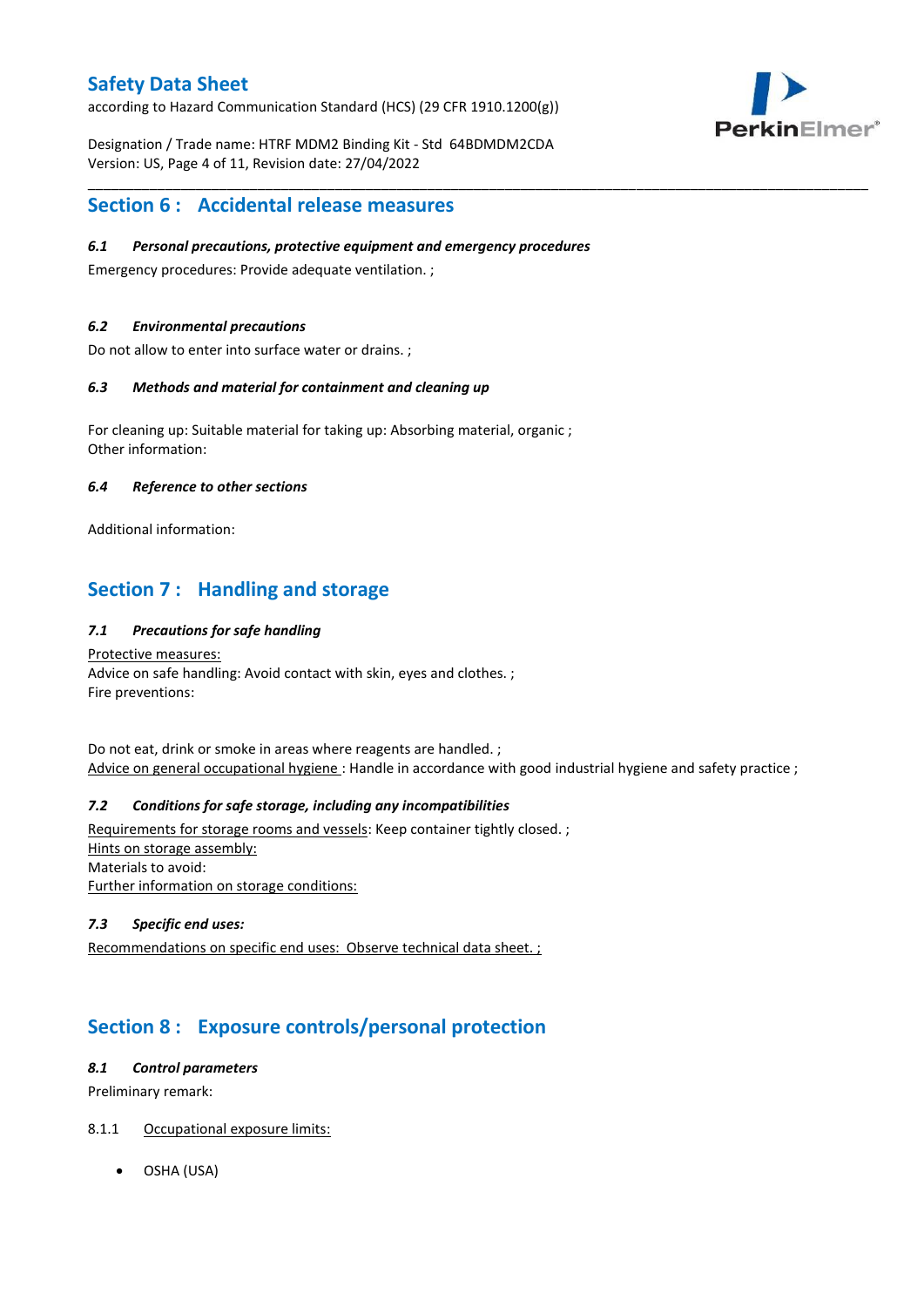according to Hazard Communication Standard (HCS) (29 CFR 1910.1200(g))



### Designation / Trade name: HTRF MDM2 Binding Kit - Std 64BDMDM2CDA Version: US, Page 5 of 11, Revision date: 27/04/2022

| Source :                      | Occupational Safety and Health Administration (OSHA) Permissible Exposure Limits (PELS) from 29 CFR 1910.1000 |           |                                                                            |                                                                               |                                                                      |                                                                        |  |  |  |  |  |  |  |
|-------------------------------|---------------------------------------------------------------------------------------------------------------|-----------|----------------------------------------------------------------------------|-------------------------------------------------------------------------------|----------------------------------------------------------------------|------------------------------------------------------------------------|--|--|--|--|--|--|--|
| Substance                     | EC-No.                                                                                                        | CAS-No    | <b>OSHA Permissible</b><br><b>Exposure Limit (PEL)</b><br>8-hour TWA (ppm) | <b>OSHA Permissible</b><br><b>Exposure Limit (PEL) 8-</b><br>hour TWA (mg/m3) | <b>OSHA Permissible</b><br><b>Exposure Limit (PEL)</b><br>STEL (ppm) | <b>OSHA Permissible</b><br><b>Exposure Limit (PEL)</b><br>STEL (mg/m3) |  |  |  |  |  |  |  |
| r365-45-9 / 230-907-230-907-9 |                                                                                                               | 7365-45-9 |                                                                            |                                                                               |                                                                      |                                                                        |  |  |  |  |  |  |  |

| Source:                             | TRGS 903, November 2015, BAuA |               |             |           |
|-------------------------------------|-------------------------------|---------------|-------------|-----------|
| Substance                           | EC No.                        | <b>CAS-No</b> | BGW (mg/m3) | BGW (ppm) |
| 7365-45-9 / 230-907-230-907-9<br>Ιg |                               | 7365-45-9     |             |           |

### 8.1.2 DNEL/PNEC-values:

• DNEL worker

| Source:                  |                     | <b>GESTIS</b> - substance database |                                                 |                                                       |                                                          |                                                  |                                                       |                                                         |                                                             |
|--------------------------|---------------------|------------------------------------|-------------------------------------------------|-------------------------------------------------------|----------------------------------------------------------|--------------------------------------------------|-------------------------------------------------------|---------------------------------------------------------|-------------------------------------------------------------|
| Substance                | EC No.              | <b>CAS-No</b>                      | Acute - dermal,<br>local effects<br>(mg/kg/day) | Long-term-<br>dermal, local<br>effects<br>(mg/kg/day) | Long-term-<br>dermal.<br>systemic effects<br>(mg/kg/day) | Acute –<br>linhalation. local<br>effects (mg/m3) | Acute –<br>inhalation.<br>systemic effects<br>(mg/m3) | Long-term $-$<br>linhalation. locall<br>effects (mg/m3) | $Long-term -$<br>inhalation,<br>systemic effects<br>(mg/m3) |
| 7365-45-9 /<br>230-907-9 | 230-907-9 7365-45-9 |                                    |                                                 |                                                       |                                                          |                                                  | 23.5-23.5                                             |                                                         |                                                             |

#### DNEL consumer

| Source:                  |        | <b>GESTIS</b> - substance database |                                                 |                                                          |                                                             |                                                  |                                                       |                                                     |                                                          |
|--------------------------|--------|------------------------------------|-------------------------------------------------|----------------------------------------------------------|-------------------------------------------------------------|--------------------------------------------------|-------------------------------------------------------|-----------------------------------------------------|----------------------------------------------------------|
| <b>Substance</b>         | EC No. | <b>CAS-No</b>                      | Acute - dermal.<br>local effects<br>(mg/kg/day) | Long-term $-$<br>dermal. local<br>effects<br>(mg/kg/day) | Long-term $-$<br>dermal,<br>systemic effects<br>(mg/kg/day) | Acute –<br>linhalation. local<br>effects (mg/m3) | Acute -<br>inhalation.<br>systemic effects<br>(mg/m3) | Long-term-<br>linhalation. local<br>effects (mg/m3) | Long-term-<br>inhalation.<br>systemic effects<br>(mg/m3) |
| 7365-45-9 /<br>230-907-9 |        | 230-907-9 7365-45-9                |                                                 |                                                          |                                                             |                                                  |                                                       |                                                     |                                                          |

### • PNEC

| Source:          | <b>INERIS</b>                  |        |            |                                                                                                                    |  |  |              |  |                                    |  |  |                      |              |  |  |  |
|------------------|--------------------------------|--------|------------|--------------------------------------------------------------------------------------------------------------------|--|--|--------------|--|------------------------------------|--|--|----------------------|--------------|--|--|--|
|                  |                                |        |            | PNEC AQUATIC                                                                                                       |  |  |              |  |                                    |  |  | <b>PNEC Sediment</b> |              |  |  |  |
|                  | EC-No.                         | CAS-No | freshwater |                                                                                                                    |  |  | marine water |  | intermittent release<br>freshwater |  |  |                      | marine water |  |  |  |
| <b>Substance</b> |                                |        |            | [(mg/L)  (mg/kg)  (ppm)  (mg/L)  (mg/kg)  (ppm)  (mg/L)  (mg/kg)  (ppm)  (mg/L) (mg/kg) (ppm) (mg/L) (mg/kg) (ppm) |  |  |              |  |                                    |  |  |                      |              |  |  |  |
| 7365-45-9        | / 230-907- 230-907-9 7365-45-9 |        |            |                                                                                                                    |  |  |              |  |                                    |  |  |                      |              |  |  |  |

| Source:   | <b>INERIS</b> |               |        |
|-----------|---------------|---------------|--------|
| Substance | EC-No.        | <b>CAS-No</b> | Others |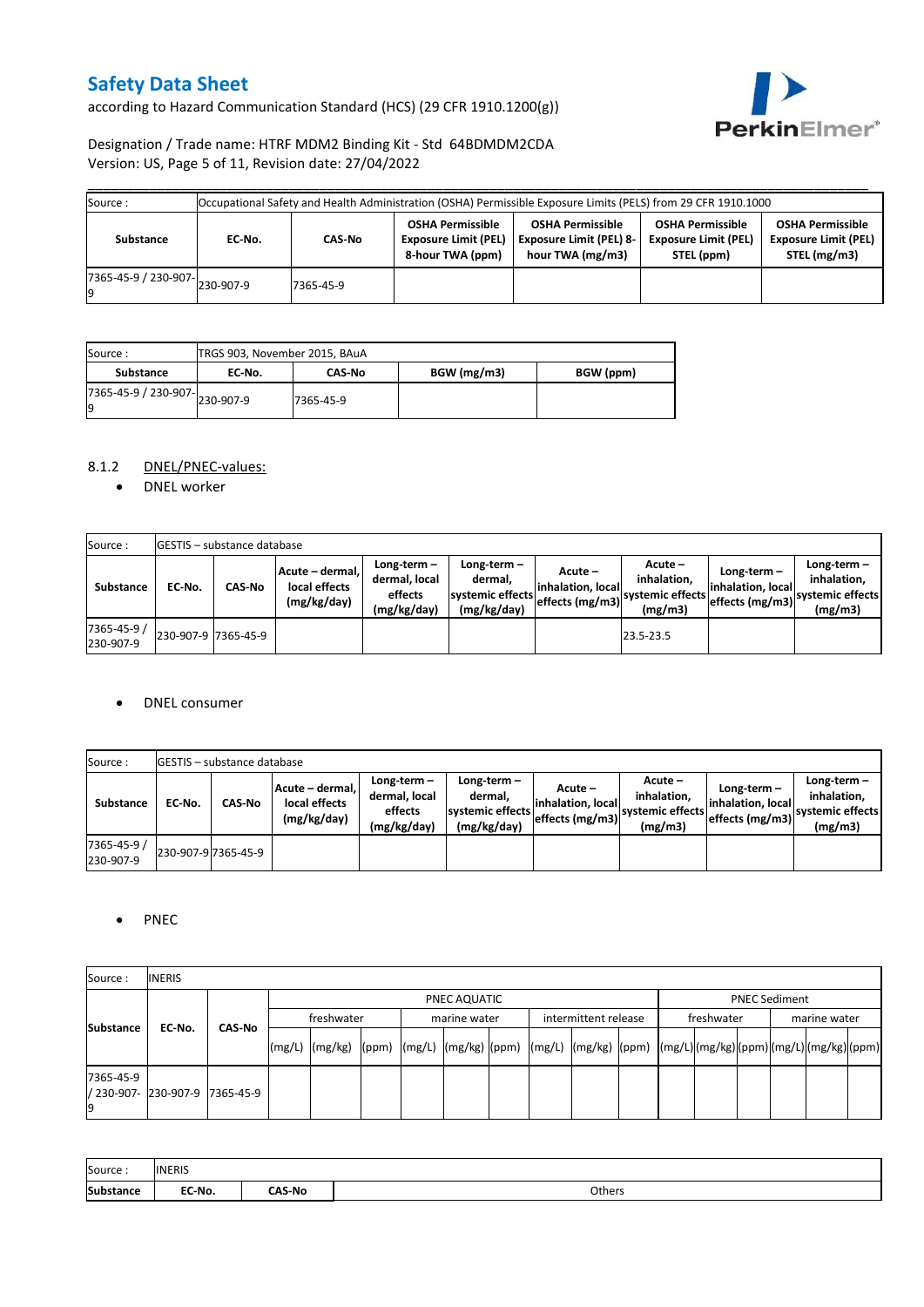according to Hazard Communication Standard (HCS) (29 CFR 1910.1200(g))



Designation / Trade name: HTRF MDM2 Binding Kit - Std 64BDMDM2CDA Version: US, Page 6 of 11, Revision date: 27/04/2022

|                         |           |           |        | PNEC soil |       |        | PNEC sewage treatment<br>plant |       |        | <b>PNEC</b> air |       |        | PNEC secondary<br>poisoning |       |
|-------------------------|-----------|-----------|--------|-----------|-------|--------|--------------------------------|-------|--------|-----------------|-------|--------|-----------------------------|-------|
|                         |           |           | (mg/L) | (mg/kg)   | (ppm) | (mg/L) | (mg/kg)                        | (ppm) | (mg/L) | (mg/kg)         | (ppm) | (mg/L) | (mg/kg)                     | (ppm) |
| 7365-45-9/<br>230-907-9 | 230-907-9 | 7365-45-9 |        |           |       |        |                                |       |        |                 |       |        |                             |       |

#### *8.2 Exposure controls*

8.2.1 Appropriate engineering controls:

Technical measures and appropriate working operations should be given priority over the use of personal protective equipment. See section 7

8.2.2 Personal protective equipment:

Eye / Face protection: Safety glasses with side-shields ;

Skin protection:Gloves ;

Respiratory protection:Ensure adequate ventilation ;

Thermal hazards:

8.2.3 Environmental exposure controls:

Consumer exposure control

Measures related to consumer uses of the substance (as such or in mixtures): Measures related to the service life of the substance in articles:

# **Section 9 : Physical and chemical properties**

#### *9.1 Information on basic physical and chemical properties*

Appearance

| $\frac{1}{2}$         |             |
|-----------------------|-------------|
| Physical state        | Liquid:     |
| Colour                | Colorless · |
| Odour                 |             |
| Odour threshold (ppm) |             |

|                                                             |                                       | Value | Concentration<br>(mol/L) | Method | Temperature (°C) | Pressure (kPa) | Remark |
|-------------------------------------------------------------|---------------------------------------|-------|--------------------------|--------|------------------|----------------|--------|
| pH                                                          |                                       |       |                          |        |                  |                |        |
| Melting point (°C)                                          |                                       |       |                          |        |                  |                |        |
| Freezing point (°C)                                         |                                       |       |                          |        |                  |                |        |
| Initial boiling point/boiling range (°C)                    |                                       |       |                          |        |                  |                |        |
| Flash point (°C)                                            |                                       |       |                          |        |                  |                |        |
| Evaporation rate (kg/m <sup>2</sup> /h)                     |                                       |       |                          |        |                  |                |        |
| Flammability (type:) (%)                                    |                                       |       |                          |        |                  |                |        |
| Upper/lower<br>flammability or explosive<br>limits          | Upper explosive limit<br>(%)          |       |                          |        |                  |                |        |
|                                                             | Lower explosive limit (%)             |       |                          |        |                  |                |        |
| Vapour pressure (kPa)                                       |                                       |       |                          |        |                  |                |        |
| Vapour density (g/cm <sup>3</sup> )                         |                                       |       |                          |        |                  |                |        |
|                                                             | Density (g/cm <sup>3</sup> )          |       |                          |        |                  |                |        |
| Densities                                                   | Relative density (g/cm <sup>3</sup> ) |       |                          |        |                  |                |        |
|                                                             | Bulk density (g/cm <sup>3</sup> )     |       |                          |        |                  |                |        |
|                                                             | Critical density (g/cm <sup>3</sup> ) |       |                          |        |                  |                |        |
| Solubility (Type: ) (g/L)                                   |                                       |       |                          |        |                  |                |        |
| Partition coefficient (log Pow)                             |                                       |       |                          |        |                  |                |        |
| n-octanol/water at pH :                                     |                                       |       |                          |        |                  |                |        |
| Auto-ignition temperature (°C)                              |                                       |       |                          |        |                  |                |        |
| Decomposition temperature (°C)<br>Decomposition energy : kJ |                                       |       |                          |        |                  |                |        |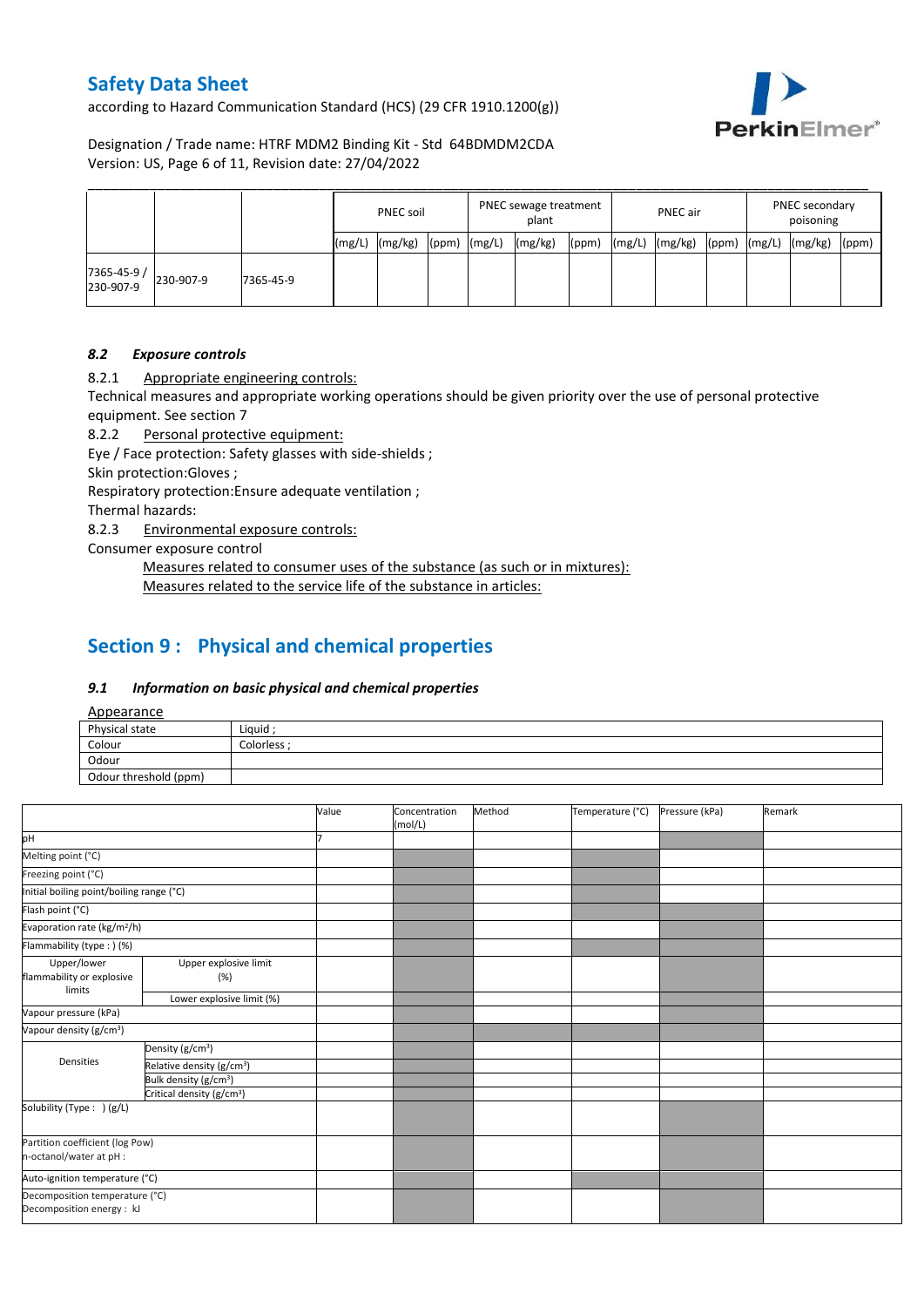according to Hazard Communication Standard (HCS) (29 CFR 1910.1200(g))



Designation / Trade name: HTRF MDM2 Binding Kit - Std 64BDMDM2CDA Version: US, Page 7 of 11, Revision date: 27/04/2022

| Viscosity | Viscosity, dynamic (poiseuille)           |  |  |  |
|-----------|-------------------------------------------|--|--|--|
|           | Viscosity, cinematic (cm <sup>3</sup> /s) |  |  |  |
|           | Explosive properties                      |  |  |  |
|           | Oxidising properties                      |  |  |  |

#### *9.2 Other information:*

No other relevant data available

# **Section 10 : Stability and reactivity**

#### *10.1 Reactivity*

This material is considered to be non-reactive under normal use conditions. ;

*10.2 Chemical stability*

- *10.3 Possibility of hazardous reactions*
- *10.4 Conditions to avoid:*
- *10.5 Incompatible materials:*
- *10.6 Hazardous decomposition products:*

Does not decompose when used for intended uses. ;

### **Section 11 : Toxicological information**

Toxicokinetics, metabolism and distribution

*11.1 Information on toxicological effects*

Substances

**Acute toxicity**

Animal data: Acute oral toxicity:

Acute dermal toxicity:

Acute inhalative toxicity:

Practical experience / human evidence: Assessment / Classification: General Remark:

**•** Skin corrosion/irritation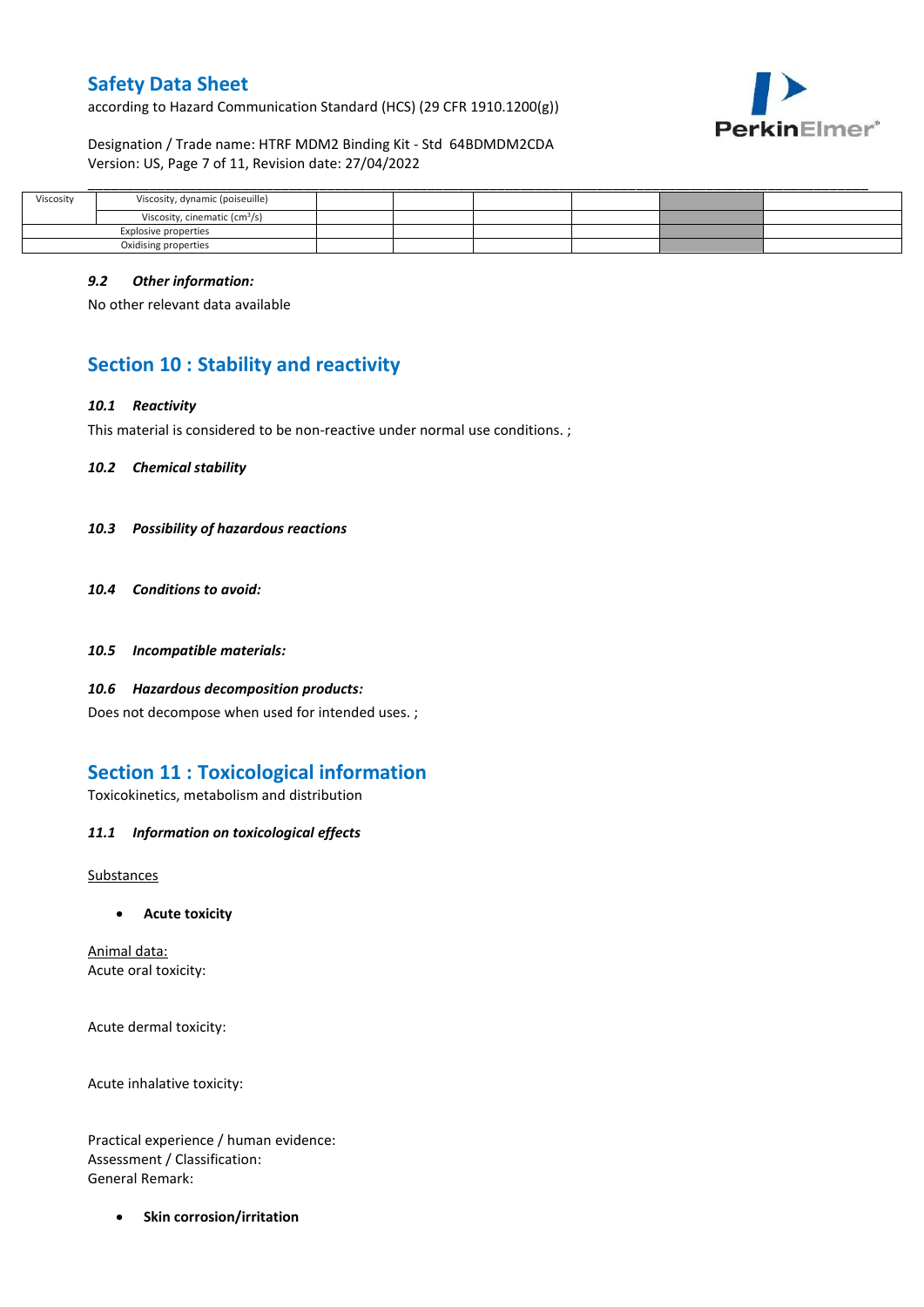according to Hazard Communication Standard (HCS) (29 CFR 1910.1200(g))



Designation / Trade name: HTRF MDM2 Binding Kit - Std 64BDMDM2CDA Version: US, Page 8 of 11, Revision date: 27/04/2022

\_\_\_\_\_\_\_\_\_\_\_\_\_\_\_\_\_\_\_\_\_\_\_\_\_\_\_\_\_\_\_\_\_\_\_\_\_\_\_\_\_\_\_\_\_\_\_\_\_\_\_\_\_\_\_\_\_\_\_\_\_\_\_\_\_\_\_\_\_\_\_\_\_\_\_\_\_\_\_\_\_\_\_\_\_\_\_\_\_\_\_\_\_\_\_\_\_\_\_\_\_

#### Animal data:

In-vitro skin test method: In-vitro skin test result:

Assessment / Classification:

**Eye damage/irritation**

Animal data:

In vitro eye test method: In vitro eye test result: Assessment / Classification:

#### C**MR effects (carcinogenity, mutagenicity and toxicity for reproduction)**

o Germ cell mutagenicity:

Animal data:

Assessment / Classification:

o Carcinogenicity

Practical experience / human evidence: Animal data:

Other information: Assessment / Classification:

o Reproductive toxicity

Practical experience / human evidence: Animal data:

Other information: Assessment / Classification:

Overall assessment on CMR properties:

 **Specific target organ toxicity (single exposure)** o STOT SE 1 and 2

Animal data:

Other information:

o STOT SE 3

Practical experience / human evidence:

Other information: Assessment / Classification: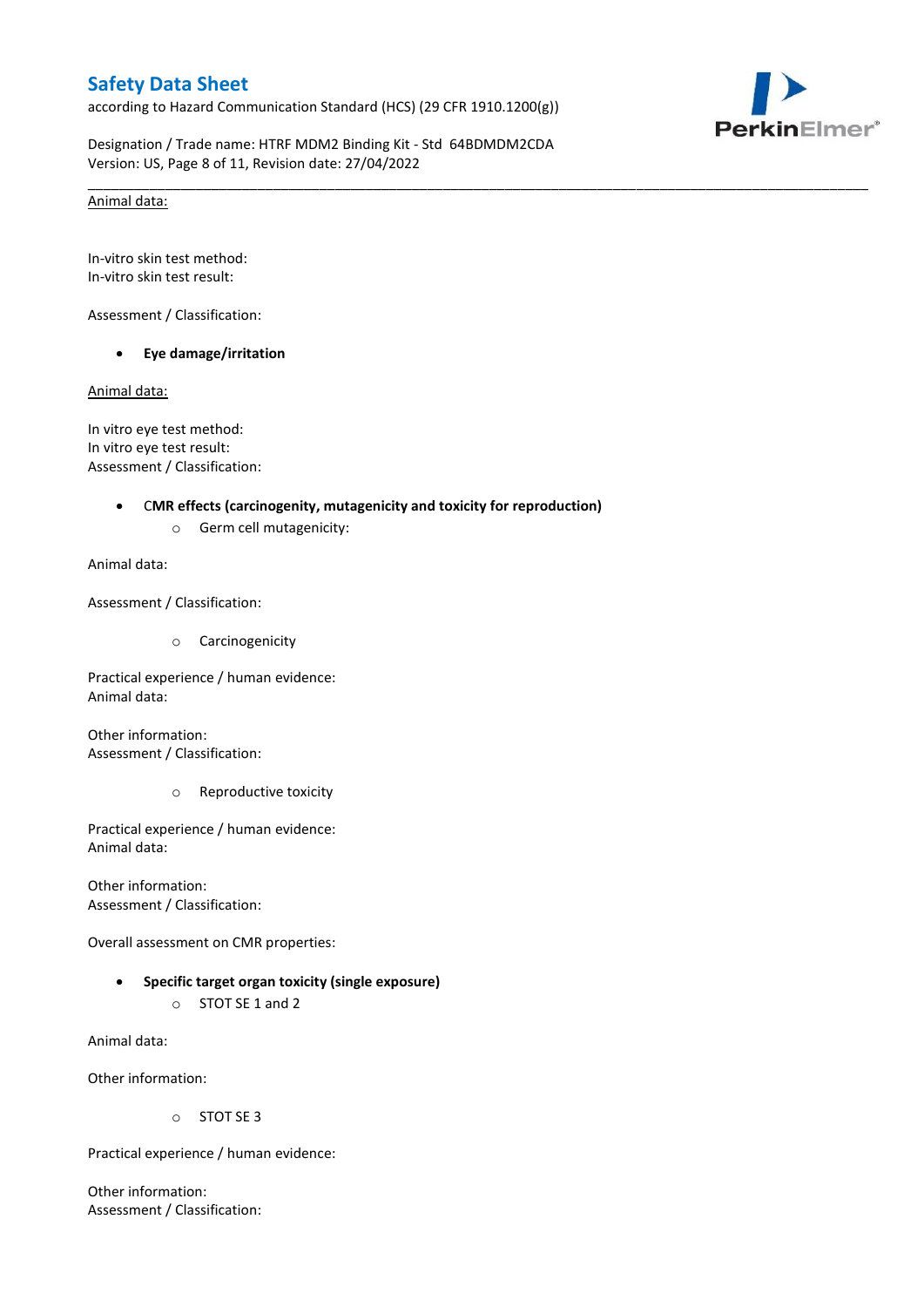according to Hazard Communication Standard (HCS) (29 CFR 1910.1200(g))



Designation / Trade name: HTRF MDM2 Binding Kit - Std 64BDMDM2CDA Version: US, Page 9 of 11, Revision date: 27/04/2022

#### **Specific target organ toxicity (repeated exposure)**

Practical experience / human evidence: Animal data:

Assessment / Classification: Other information

#### **Aspiration hazard**

Practical experience / human evidence: Experimental data: viscosity data: see SECTION 9. Assessment / Classification: Remark:

11.1.1 Mixtures No toxicological information is available for the mixture itself

### **Section 12 : Ecological information**

In case that test data regarding one endpoint/differentiation exist for the mixture itself, the classification is carried out according to the substance criteria (excluding biodegradation and bioaccumulation). If no test data exist, the criteria for mixture classification has to be used (calculation method) in this case the toxicological data of the ingredients are shown.

\_\_\_\_\_\_\_\_\_\_\_\_\_\_\_\_\_\_\_\_\_\_\_\_\_\_\_\_\_\_\_\_\_\_\_\_\_\_\_\_\_\_\_\_\_\_\_\_\_\_\_\_\_\_\_\_\_\_\_\_\_\_\_\_\_\_\_\_\_\_\_\_\_\_\_\_\_\_\_\_\_\_\_\_\_\_\_\_\_\_\_\_\_\_\_\_\_\_\_\_\_

### *12.1 Aquatic toxicity:*

Acute (short-term) fish toxicity

Chronic (long-term) fish toxicity

Acute (short-term) toxicity to crustacea

Chronic (long-term) toxicity to crustacea

Acute (short-term) toxicity to algae and cyanobacteria

Toxicity to microorganisms and other aquatic plants / organisms

Assessment / Classification:

### *12.2 Persistence and degradability* Biodegradation:

Abiotic Degradation:

Assessment / Classification:

### *12.3 Bioaccumulative potential*

Bioconcentration factor (BCF):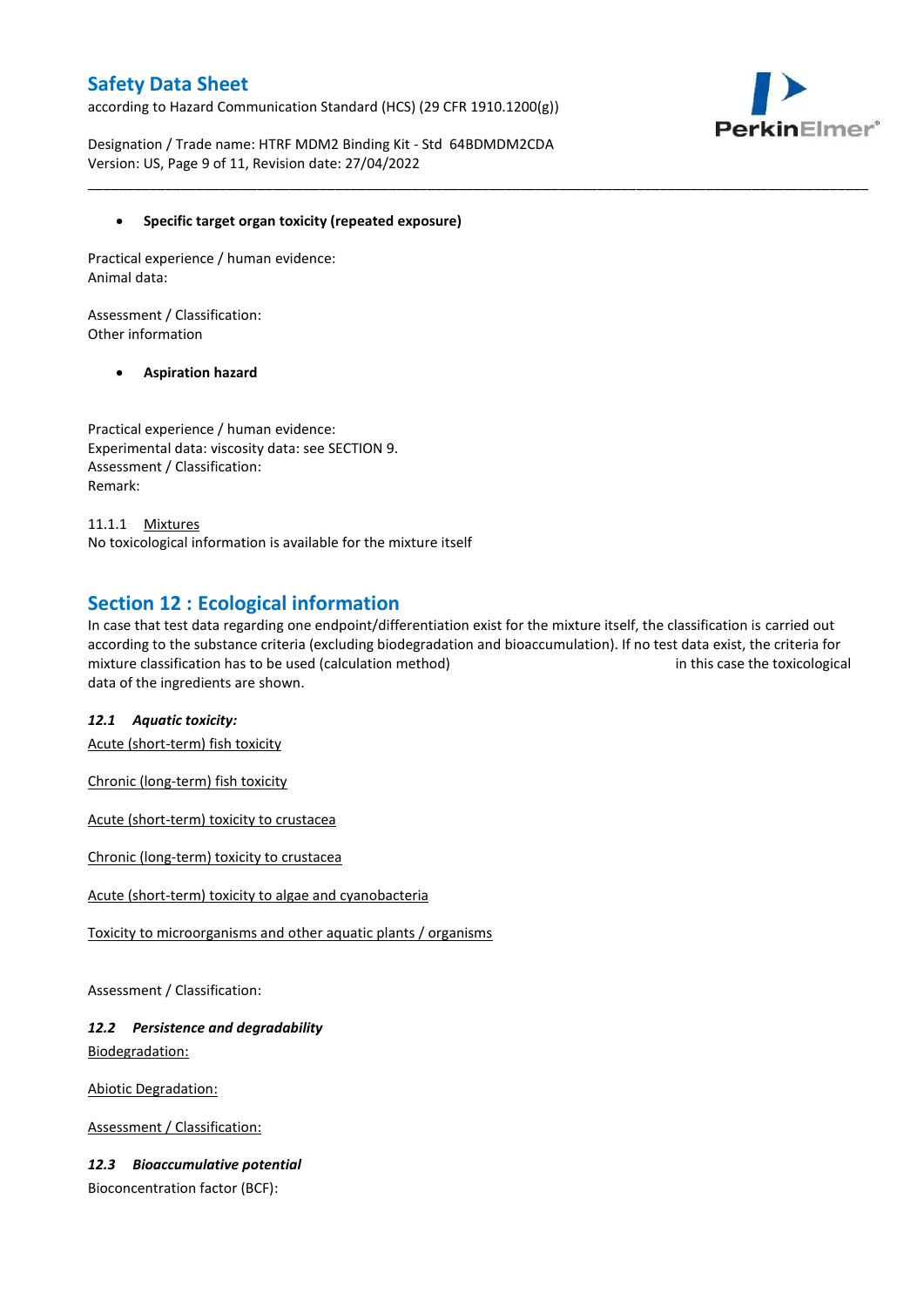according to Hazard Communication Standard (HCS) (29 CFR 1910.1200(g))

Designation / Trade name: HTRF MDM2 Binding Kit - Std 64BDMDM2CDA Version: US, Page 10 of 11, Revision date: 27/04/2022

#### *12.4 Mobility in soil*

#### *12.5 Results of PBT and vPvB assessment*

#### *12.6 Other adverse effects:*

Additional ecotoxicological information:

### **Section 13 : Disposal considerations**

### *13.1 Waste treatment methods*

Waste treatment options: Dispose of waste according to applicable legislation. ;

Other disposal recommendations: Additional information:

# **Section 14 : Transport information**

#### ADR/RID/AND/IMDG/IATA

| UN No.                     |  |
|----------------------------|--|
| UN Proper shipping name    |  |
| Transport hazard class(es) |  |
| Hazard label(s)            |  |
|                            |  |
| Packing group              |  |

\_\_\_\_\_\_\_\_\_\_\_\_\_\_\_\_\_\_\_\_\_\_\_\_\_\_\_\_\_\_\_\_\_\_\_\_\_\_\_\_\_\_\_\_\_\_\_\_\_\_\_\_\_\_\_\_\_\_\_\_\_\_\_\_\_\_\_\_\_\_\_\_\_\_\_\_\_\_\_\_\_\_\_\_\_\_\_\_\_\_\_\_\_\_\_\_\_\_\_\_\_

#### *Transport in bulk according to Annex II of MARPOL 73/78 and the IBC Code*

| Land transport (ADR/RID)                                             |                                                  |
|----------------------------------------------------------------------|--------------------------------------------------|
| Classification code ADR:                                             | Special Provisions for ADR/RID:                  |
| Limited quantities for ADR/RID:                                      | <b>Excepted Quantities for ADR/RID:</b>          |
| Packing Instructions for ADR/RID:                                    |                                                  |
| Special packing provisions for ADR/RID:                              |                                                  |
| Mixed packing provisions:                                            | Portable tanks and bulk containers Instructions: |
| Portable tanks and bulk containers Special Provisions:               |                                                  |
| <b>ADR Tank Code:</b>                                                | ADR Tank special provisions:                     |
| Vehicle for tank carriage:                                           | Special provisions for carriage Packages:        |
| Special provisions for carriage Bulk:                                |                                                  |
| Special provisions for carriage for loading, unloading and handling: |                                                  |
| Special Provisions for carriage Operation:                           |                                                  |
| Hazard identification No:                                            | Transport category (Tunnel restriction code):    |
| Sea transport (IMDG)                                                 |                                                  |
| Marine Pollutant:                                                    | Subsidiary risk(s) for IMDG:                     |
| Packing provisions for IMDG:                                         | Limited quantities for IMDG:                     |
| Packing instructions for IMDG:                                       | <b>IBC</b> Instructions:                         |
| <b>IBC Provisions:</b>                                               | <b>IMO tank instructions:</b>                    |
| UN tank instructions:                                                | Tanks and bulk Provisions:                       |
| EmS:                                                                 | Stowage and segregation for IMDG:                |
| Properties and observations:                                         |                                                  |